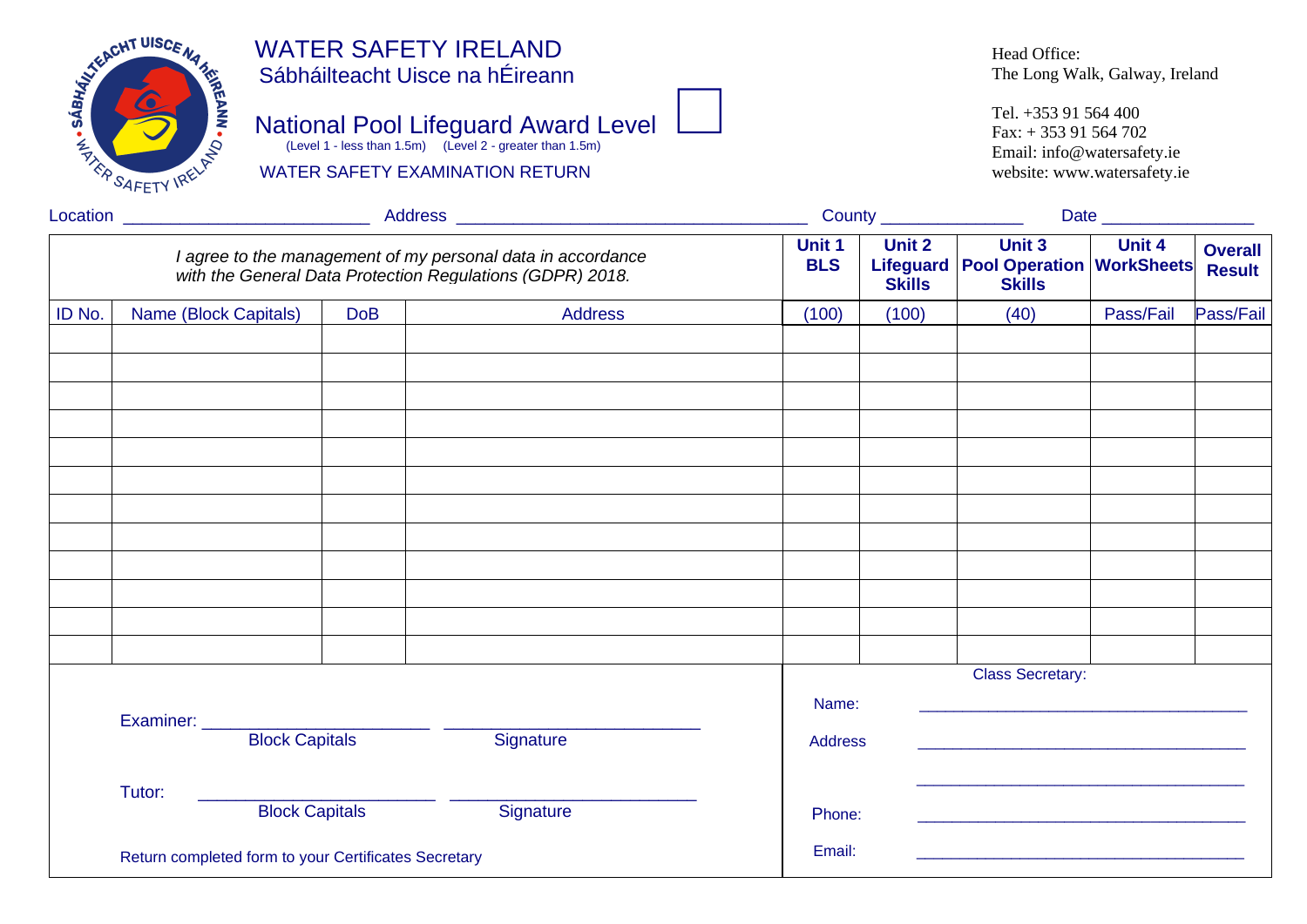## **National Pool Lifeguard Award Level 1 or 2 <br>
<b>National Pool Lifeguard Award Level 1 or 2 <br>
and the contract of the contract of the Unit 1 - BLS Marking Sheet**

| Note 1: Only demonstrate "rescue breaths" if using BVM or own CPR Face Mask (Candidates should be trained in both) |  |  |  |  |  |  |  |  |  |  |  |  |  |  |
|--------------------------------------------------------------------------------------------------------------------|--|--|--|--|--|--|--|--|--|--|--|--|--|--|
|--------------------------------------------------------------------------------------------------------------------|--|--|--|--|--|--|--|--|--|--|--|--|--|--|

*Note 2: Clean any shared equipment between users* 

| No.            | <b>Name</b> | <b>Demonstrate</b><br><b>Adult CPR,</b><br>AED and 2<br>person BVM<br>on an Adult<br><b>Manikin</b> | <b>Demonstrate</b><br>2 person<br>CPR on an<br><b>Adult</b><br><b>Manikin</b> | <b>Demonstrate</b><br>CPR on<br>Infant and/or<br><b>Child</b><br><b>Manikin</b><br>10 | Turn an unconscious<br>breathing casualty<br>from prone to supine<br>safely and place in the<br><b>Recovery Position</b> | Demonstrate how to<br>treat Conscious and<br><b>Unconscious</b><br>"Foreign Body Airway<br>Obstruction" and<br><b>Vomiting</b><br>10 | Sub-<br>total<br><b>Max</b><br>mark | Pass/Fail<br>Pass = $50$ or<br>more<br>Fail = $49$ or<br>less |
|----------------|-------------|-----------------------------------------------------------------------------------------------------|-------------------------------------------------------------------------------|---------------------------------------------------------------------------------------|--------------------------------------------------------------------------------------------------------------------------|--------------------------------------------------------------------------------------------------------------------------------------|-------------------------------------|---------------------------------------------------------------|
| $\mathbf{1}$ . |             | 50                                                                                                  | 10                                                                            |                                                                                       | 20                                                                                                                       |                                                                                                                                      | 100                                 |                                                               |
| 2.             |             |                                                                                                     |                                                                               |                                                                                       |                                                                                                                          |                                                                                                                                      |                                     |                                                               |
| 1.             |             |                                                                                                     |                                                                               |                                                                                       |                                                                                                                          |                                                                                                                                      |                                     |                                                               |
| 2.             |             |                                                                                                     |                                                                               |                                                                                       |                                                                                                                          |                                                                                                                                      |                                     |                                                               |
| $\mathbf{1}$ . |             |                                                                                                     |                                                                               |                                                                                       |                                                                                                                          |                                                                                                                                      |                                     |                                                               |
| 2.             |             |                                                                                                     |                                                                               |                                                                                       |                                                                                                                          |                                                                                                                                      |                                     |                                                               |
| $\mathbf{1}$ . |             |                                                                                                     |                                                                               |                                                                                       |                                                                                                                          |                                                                                                                                      |                                     |                                                               |
| 2.             |             |                                                                                                     |                                                                               |                                                                                       |                                                                                                                          |                                                                                                                                      |                                     |                                                               |
| $\mathbf{1}$ . |             |                                                                                                     |                                                                               |                                                                                       |                                                                                                                          |                                                                                                                                      |                                     |                                                               |
| 2.             |             |                                                                                                     |                                                                               |                                                                                       |                                                                                                                          |                                                                                                                                      |                                     |                                                               |
| $\mathbf{1}$ . |             |                                                                                                     |                                                                               |                                                                                       |                                                                                                                          |                                                                                                                                      |                                     |                                                               |
| 2.             |             |                                                                                                     |                                                                               |                                                                                       |                                                                                                                          |                                                                                                                                      |                                     |                                                               |

Candidates must achieve pass (50%) in each technique.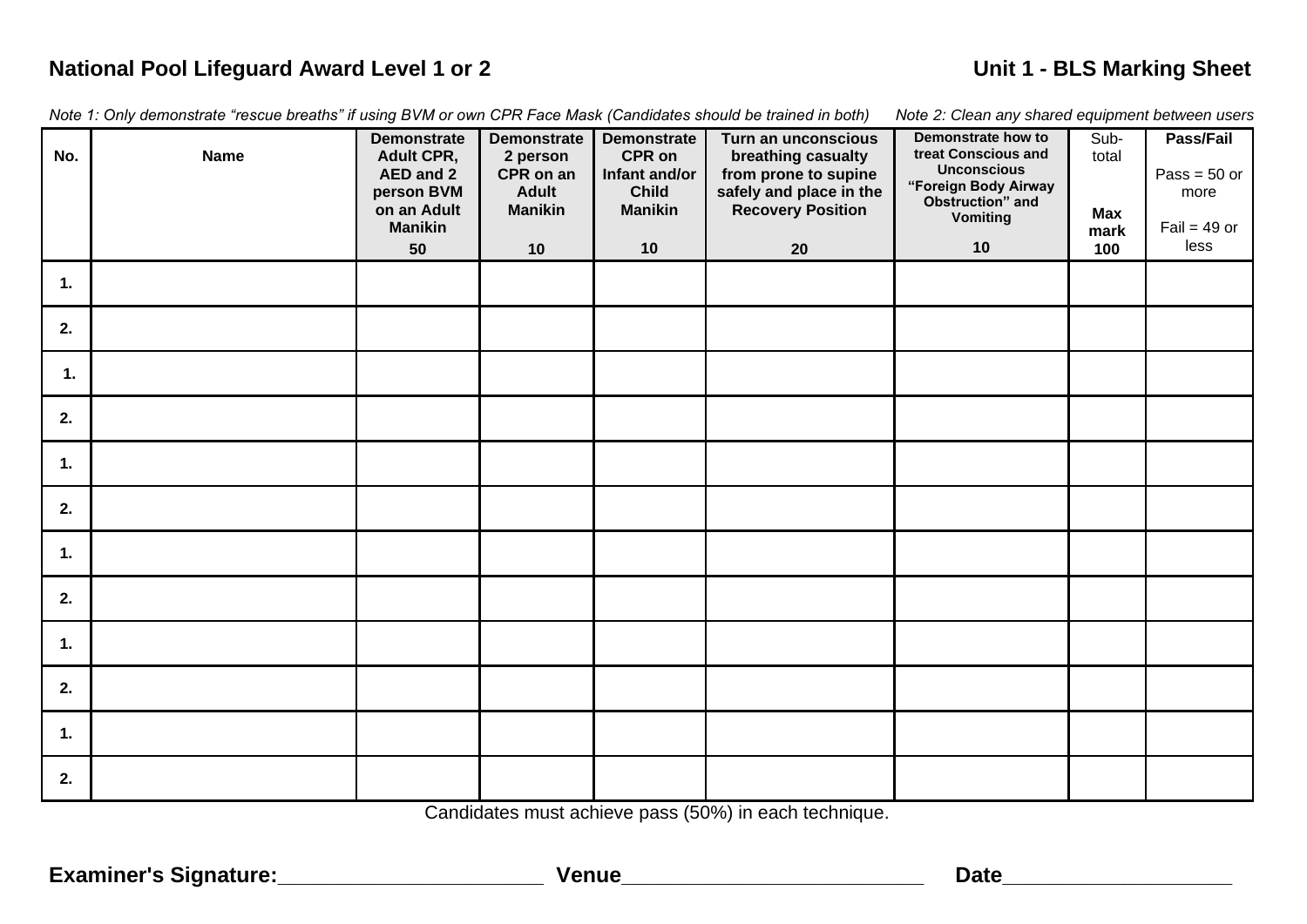### **National Pool Lifeguard Award Level 1 Unit 2 - Lifeguard Skills Marking Sheet**

| <b>No</b> | <b>Name</b> | 150m Swim<br>frontcrawl (timed)<br>breaststroke &<br>lifesaving stroke<br>25m u/water,<br>retrieve 3 objects,<br>re-surface 3 times<br>10 | Demo. 2<br>land<br>based<br>rescues<br>10 | Demo. 2<br>non-<br>contact<br>rescues<br>with<br>suitable<br>rescue<br>aids<br>10 | <b>Demonstrate</b><br>any 3 suitable<br>contact<br>rescues and<br>releases from<br>drowning<br>grips<br>20 | Demo. One<br>evasive &<br>one<br>defensive<br>technique<br>10 | Demo. 3<br>methods<br>of towing<br>and a<br>tired<br>swimmer<br>assist<br>10 | Retrieve an<br>Item from<br><b>Deepest Part</b><br>of Pool &<br><b>Demonstrate</b><br>rescue<br>breaths in<br>shallow water<br>10 | <b>Demonstrate</b><br><b>Techniques</b><br>for Spinal<br><b>Injury</b><br><b>Management</b><br>and boarding<br>in Shallow<br><b>Water</b><br>20 | Sub<br><b>Total</b><br>Max.<br>100 | Pass/<br><b>Fail</b><br>$Pass =$<br>50 or<br>more.<br>$Fail =$<br>49 or<br>less |
|-----------|-------------|-------------------------------------------------------------------------------------------------------------------------------------------|-------------------------------------------|-----------------------------------------------------------------------------------|------------------------------------------------------------------------------------------------------------|---------------------------------------------------------------|------------------------------------------------------------------------------|-----------------------------------------------------------------------------------------------------------------------------------|-------------------------------------------------------------------------------------------------------------------------------------------------|------------------------------------|---------------------------------------------------------------------------------|
| 1.        |             |                                                                                                                                           |                                           |                                                                                   |                                                                                                            |                                                               |                                                                              |                                                                                                                                   |                                                                                                                                                 |                                    |                                                                                 |
| 2.        |             |                                                                                                                                           |                                           |                                                                                   |                                                                                                            |                                                               |                                                                              |                                                                                                                                   |                                                                                                                                                 |                                    |                                                                                 |
| 1.        |             |                                                                                                                                           |                                           |                                                                                   |                                                                                                            |                                                               |                                                                              |                                                                                                                                   |                                                                                                                                                 |                                    |                                                                                 |
| 2.        |             |                                                                                                                                           |                                           |                                                                                   |                                                                                                            |                                                               |                                                                              |                                                                                                                                   |                                                                                                                                                 |                                    |                                                                                 |
| 1.        |             |                                                                                                                                           |                                           |                                                                                   |                                                                                                            |                                                               |                                                                              |                                                                                                                                   |                                                                                                                                                 |                                    |                                                                                 |
| 2.        |             |                                                                                                                                           |                                           |                                                                                   |                                                                                                            |                                                               |                                                                              |                                                                                                                                   |                                                                                                                                                 |                                    |                                                                                 |
| 1.        |             |                                                                                                                                           |                                           |                                                                                   |                                                                                                            |                                                               |                                                                              |                                                                                                                                   |                                                                                                                                                 |                                    |                                                                                 |
| 2.        |             |                                                                                                                                           |                                           |                                                                                   |                                                                                                            |                                                               |                                                                              |                                                                                                                                   |                                                                                                                                                 |                                    |                                                                                 |
| 1.        |             |                                                                                                                                           |                                           |                                                                                   |                                                                                                            |                                                               |                                                                              |                                                                                                                                   |                                                                                                                                                 |                                    |                                                                                 |
| 2.        |             |                                                                                                                                           |                                           |                                                                                   |                                                                                                            |                                                               |                                                                              |                                                                                                                                   |                                                                                                                                                 |                                    |                                                                                 |
| 1.        |             |                                                                                                                                           |                                           |                                                                                   |                                                                                                            |                                                               |                                                                              |                                                                                                                                   |                                                                                                                                                 |                                    |                                                                                 |
| 2.        |             |                                                                                                                                           |                                           |                                                                                   |                                                                                                            |                                                               |                                                                              |                                                                                                                                   |                                                                                                                                                 |                                    |                                                                                 |

Candidates must achieve pass (50%) in each technique.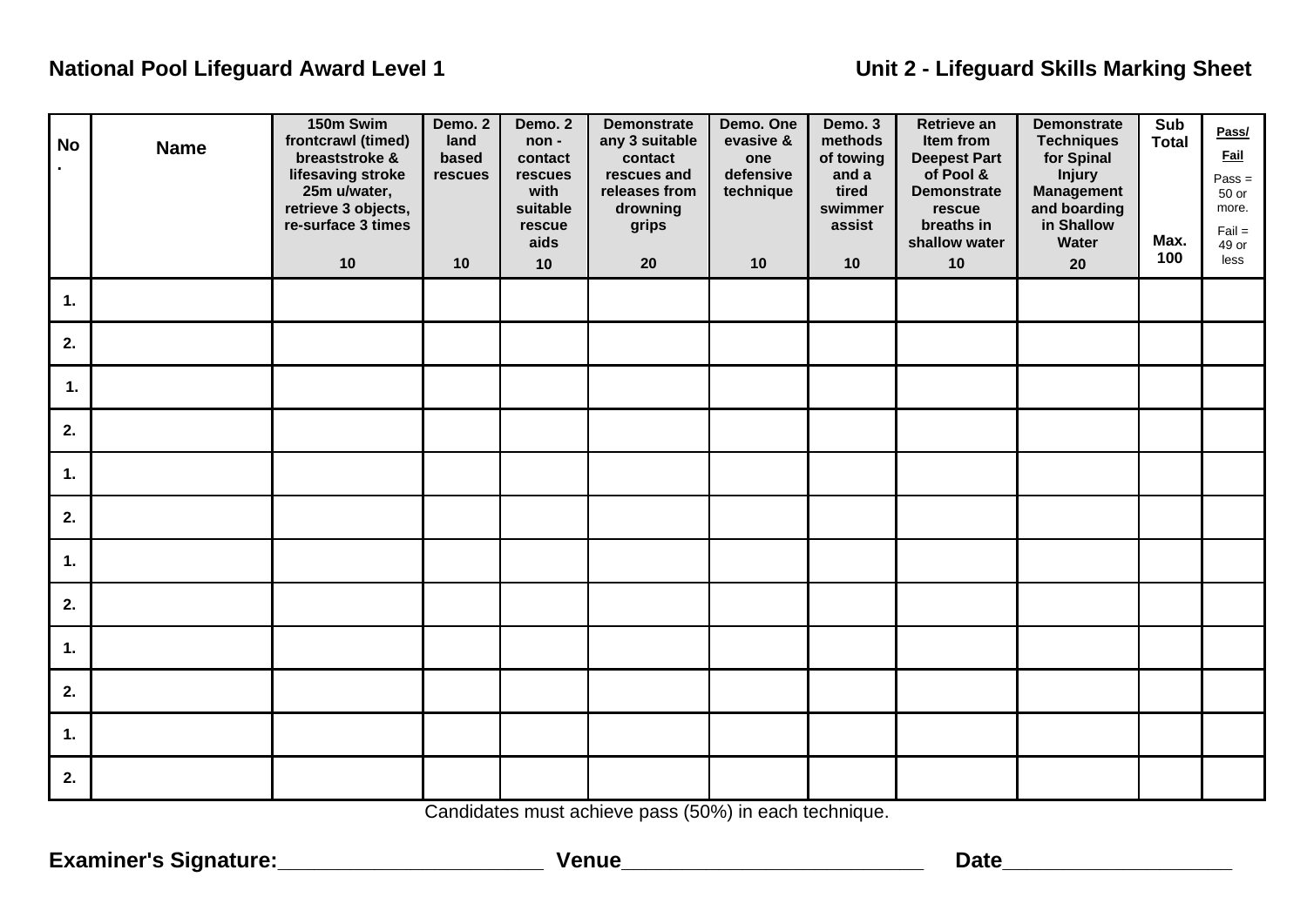## **National Pool Lifeguard Award Level 2** Unit 2 - Lifeguard Skills Marking Sheet

| <b>No</b>      | <b>Name</b> | 150m Swim<br>frontcrawl (timed)<br>breastroke &<br>lifesaving stroke<br>25m u/water,<br>retrieve 3 objects,<br>re-surface 3 times<br>10 | Demo. 2<br>land<br>based<br>rescues<br>10 | <b>Safe</b><br>entry with<br><b>Rescue</b><br>Tube,<br>rescue<br>subject &<br>tow 10m<br>10 | Demo 3<br>contact<br>rescues and<br>releases<br>from<br>drowning<br>grips<br>20 | Demo. One<br>evasive &<br>one<br>defensive<br>technique<br>10 | Demo. 3<br>methods<br>of towing<br>and a<br>tired<br>swimmer<br>assist<br>10 | Surface dive to<br>depth 1.5m-2m.<br>retrieve manikin,<br>surface and tow<br>to shallow water.<br><b>Demonstrate</b><br>rescue breaths in<br>water<br>10 | <b>Demonstrate</b><br><b>Spinal Injury</b><br>Vice grip<br>method &<br><b>Spinal Board</b><br>management<br>in shallow<br>water<br>20 | Sub<br><b>Total</b><br>Max.<br>100 | Pass/<br><b>Fail</b><br>$Pass =$<br>50 or<br>more.<br>$Fail =$<br>49 or<br>less |
|----------------|-------------|-----------------------------------------------------------------------------------------------------------------------------------------|-------------------------------------------|---------------------------------------------------------------------------------------------|---------------------------------------------------------------------------------|---------------------------------------------------------------|------------------------------------------------------------------------------|----------------------------------------------------------------------------------------------------------------------------------------------------------|---------------------------------------------------------------------------------------------------------------------------------------|------------------------------------|---------------------------------------------------------------------------------|
| 1.             |             |                                                                                                                                         |                                           |                                                                                             |                                                                                 |                                                               |                                                                              |                                                                                                                                                          |                                                                                                                                       |                                    |                                                                                 |
| 2.             |             |                                                                                                                                         |                                           |                                                                                             |                                                                                 |                                                               |                                                                              |                                                                                                                                                          |                                                                                                                                       |                                    |                                                                                 |
| $\mathbf{1}$ . |             |                                                                                                                                         |                                           |                                                                                             |                                                                                 |                                                               |                                                                              |                                                                                                                                                          |                                                                                                                                       |                                    |                                                                                 |
| 2.             |             |                                                                                                                                         |                                           |                                                                                             |                                                                                 |                                                               |                                                                              |                                                                                                                                                          |                                                                                                                                       |                                    |                                                                                 |
| 1.             |             |                                                                                                                                         |                                           |                                                                                             |                                                                                 |                                                               |                                                                              |                                                                                                                                                          |                                                                                                                                       |                                    |                                                                                 |
| 2.             |             |                                                                                                                                         |                                           |                                                                                             |                                                                                 |                                                               |                                                                              |                                                                                                                                                          |                                                                                                                                       |                                    |                                                                                 |
| 1.             |             |                                                                                                                                         |                                           |                                                                                             |                                                                                 |                                                               |                                                                              |                                                                                                                                                          |                                                                                                                                       |                                    |                                                                                 |
| 2.             |             |                                                                                                                                         |                                           |                                                                                             |                                                                                 |                                                               |                                                                              |                                                                                                                                                          |                                                                                                                                       |                                    |                                                                                 |
| 1.             |             |                                                                                                                                         |                                           |                                                                                             |                                                                                 |                                                               |                                                                              |                                                                                                                                                          |                                                                                                                                       |                                    |                                                                                 |
| 2.             |             |                                                                                                                                         |                                           |                                                                                             |                                                                                 |                                                               |                                                                              |                                                                                                                                                          |                                                                                                                                       |                                    |                                                                                 |
| 1.             |             |                                                                                                                                         |                                           |                                                                                             |                                                                                 |                                                               |                                                                              |                                                                                                                                                          |                                                                                                                                       |                                    |                                                                                 |
| 2.             |             |                                                                                                                                         |                                           |                                                                                             |                                                                                 |                                                               |                                                                              |                                                                                                                                                          |                                                                                                                                       |                                    |                                                                                 |

Candidates must achieve pass (50%) in each technique.